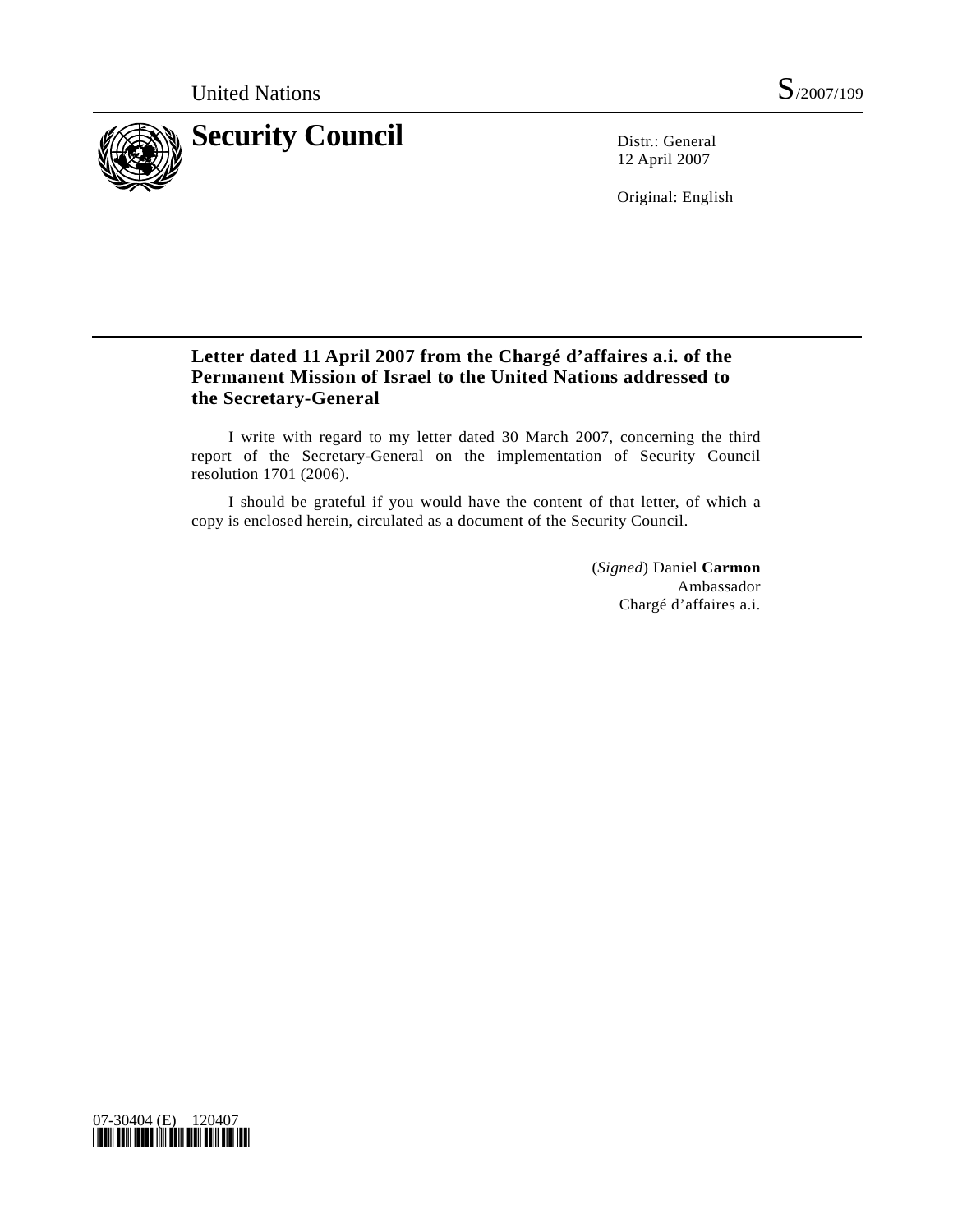## **Annex to the letter dated 11 April 2007 from the Chargé d'affaires a.i. of the Permanent Mission of Israel to the United Nations addressed to the Secretary-General**

 I have the honour to write with regard to the third report of the Secretary-General on the implementation of Security Council resolution 1701 (2006) (S/2007/147).

 Israel has examined and studied the report of the Secretary-General in depth, giving it the full and necessary attention. In this regard, I wish to raise with you a number of issues.

 As the following letter details, Israel has identified three major areas of concern — the abducted Israeli soldiers, the arms embargo, and the situation south of the Litani.

## **Abducted Israeli soldiers**

1. While paragraph 40 addresses the issue of "Lebanese citizens detained in Israel", it is our understanding that resolution 1701 (2006) only referred to the Hizbullah terrorists captured during the Second Lebanon War. The language in the report is not as clear as we had hoped.

2. Similarly, the lumping together in the report of the abducted Israeli soldiers and "captured Lebanese prisoners" into one issue inaccurately reflects the original intent of the resolution. Resolution 1701 (2006) calls for the unconditional release of the abducted Israeli soldiers and settling the issue of the Lebanese prisoners in two different preparatory paragraphs, thus treating each as a separate and unrelated entity.

3. The heading for section II.F reads "Captured soldiers and prisoners". The Israeli soldiers, however, as the following paragraph correctly asserts, were abducted — not captured. Though the distinction may be subtle, precision is necessary in dealing with an issue of such great humanitarian consequence.

## **Embargo**

4. The report does not adequately address the deep involvement of Iran and Syria in the unlawful transfer of arms and munitions to terrorist organizations in Lebanon — first and foremost Hizbullah — and in violating the embargo (section II.D). Beyond the reference to the information provided by Israel, many testimonies by Lebanese and others confirm the transfer of weapons and munitions from Syria to Lebanon. Unfortunately, these testimonies were not reflected in the report. Moreover, weapons are being passed to radical elements in Palestinian refugee camps in Lebanon, which strengthens fundamentalist elements and challenges the sovereignty and endangers the stability of Lebanon. Israel considers enforcement of the weapons embargo a key issue, and as such would regard it as part of those listed in paragraph 2.

#### **Situation north of the Litani**

5. Israel appreciates the fact that the report makes reference to the situation north of the Litani (para. 24), but wishes to underscore the dangerous consequences a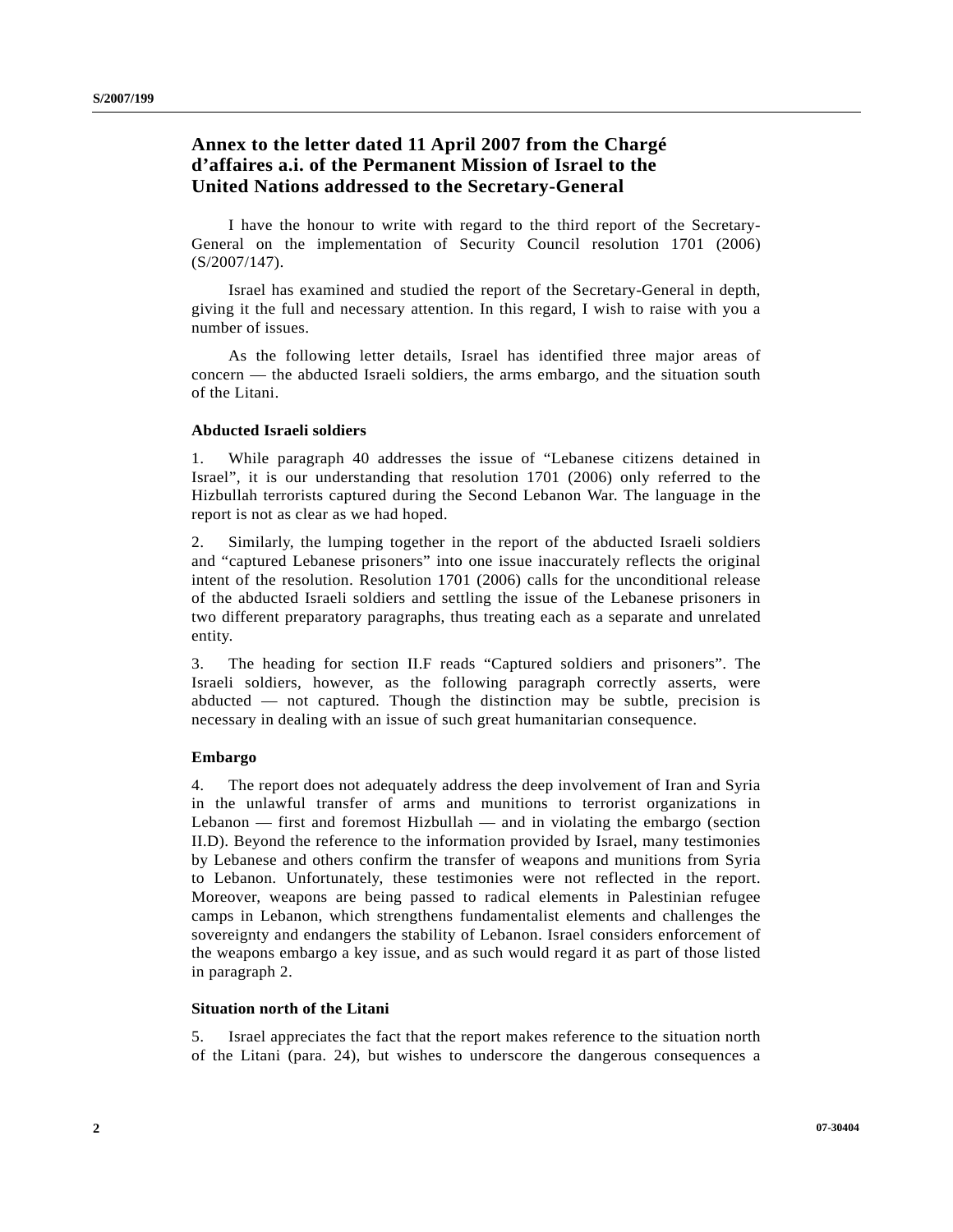strengthened Hizbullah in the areas has for the stability of Lebanon south of the Litani.

#### **Situation south of the Litani**

6. Israel notes the attention given to UNIFIL activity south of the Litani and the discovery of locations with "abandoned unauthorized arms, ammunition, or related material". However, it also wishes to emphasize Hizbullah's continued activity in this area in blatant violation of resolution 1701 (2006). This activity by an armed Hizbullah includes but is not limited to the use of closed operational areas, stockpiling of weapons and missiles, and reconnaissance activities on IDF and UNIFIL forces, conducted and carried out from within the civilian infrastructure. The lack of sufficient UNIFIL attention to these dangerous phenomena is a cause for grave concern.

 Hizbullah's armed presence in the areas south of the Litani is no secret. Israel has repeatedly warned of Hizbullah's rearming and the danger posed to the region. As the report notes, Hassan Nasrallah has even publicly proclaimed, in violation of resolution 1701 (2006), Hizbullah's intention to move munitions to the "front". Attention should not be limited to Nasrallah's pronouncements only. While UNIFIL has done a great deal in the area south of the Litani, continued Hizbullah violations indicate the need for intensified efforts in order to fully implement the resolution and bring stability and security. Israel urges the Security Council to address this escalating matter accordingly.

#### **Disarming of armed groups**

7. The dismantling of armed groups in Lebanon remains a crucial element in the stabilizing of Lebanon, and will contribute greatly to the achievement of a long-term solution between Israel and Lebanon. Though three years have passed since the adoption of Security Council resolution 1559 (2004), its full implementation, particularly via the internal political process in Lebanon, remains unfulfilled. Concrete benchmarks should be created to encourage movement along this front. In this context as well, it should be pointed out that Israel considers the disarming of armed groups to be among the key issues enumerated in paragraph 2.

## **"Shab'a Farms"**

8. The issues pertaining to the so-called "Shab'a Farms" are between Syria and Lebanon. Echoing the report, Israel also wishes to underscore the importance of the full implementation of Security Council resolution 1680 (2006). As to the cartographer's mandate, Israel would like to stress that it is limited to defining the area geographically, and not part of the process of delineating a "boundary", as might be suggested from paragraph 50.

## **Ghajar**

9. The report calls on Israel and Lebanon to approve the agreement for the temporary security arrangement in Ghajar (para. 60). Israel wishes to point out, as reported in paragraph 12, that the arrangements were already endorsed by Israel, and it awaits the approval of the Government of Lebanon.